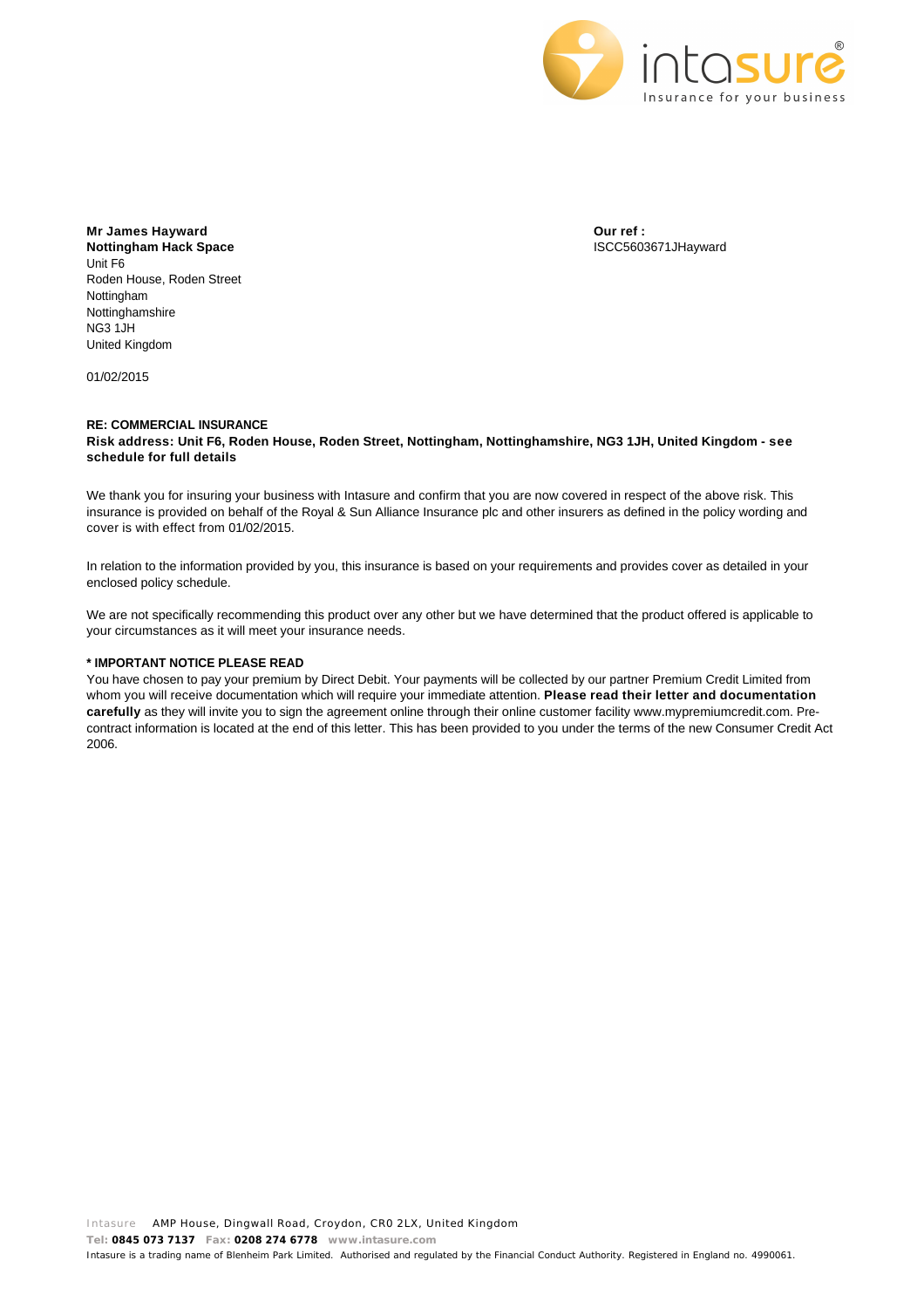

## **Terms & conditions**

| Policy period                          | 12 mon  |
|----------------------------------------|---------|
| Annual premium                         | £1,006. |
| Additional premium due to underwriting | £0.00   |
| Additional premium due to claims       | £0.00   |
| Taxes and other charges                | £95.36  |
| <b>Transaction Processing Charge</b>   | £22.03  |
| Representative APR                     | 9.5% V  |
| <b>Finance Charge</b>                  | £47.21  |
| Monthly payment                        | £97.55  |
| Total payable                          | £1.170. |

12 months £1,006.00 9.5% Variable £1,170.60

Please note that cover is based on the information you supplied; see "Important Notice - Information we need to know about" on the next page. Please refer to the Statement of Facts section and ensure the details are correct. You can review your applicable endorsements on the back of the schedule making note to items added in red. Any endorsements that have been removed have been noted separately. If there are any changes to the information supplied this may affect the cover and/or premium.

You have a legal right to cancel your policy, for any reason, subject to no claims occurred, after receiving your policy documentation. This reflective period is 14 days from the day after you receive this information. If a policy is cancelled within this 14 day period, any premium refund may be subject to the deduction of the administration fee with a pro rata amount being charged for the time that the property was on risk. You will need to provide us with a written request to cancel before the expiry of the 14 days.

In the meantime, we would like to thank you for placing this risk with us and enclose details of our Terms of Business and Policy Summary. We recommend that you read all literature, particularly the Policy Summary and the Policy Wording. If you have any queries please do not hesitate to contact us on 0845 073 7137.

Kind regards

Mod Norge

Mark Morgan Managing Director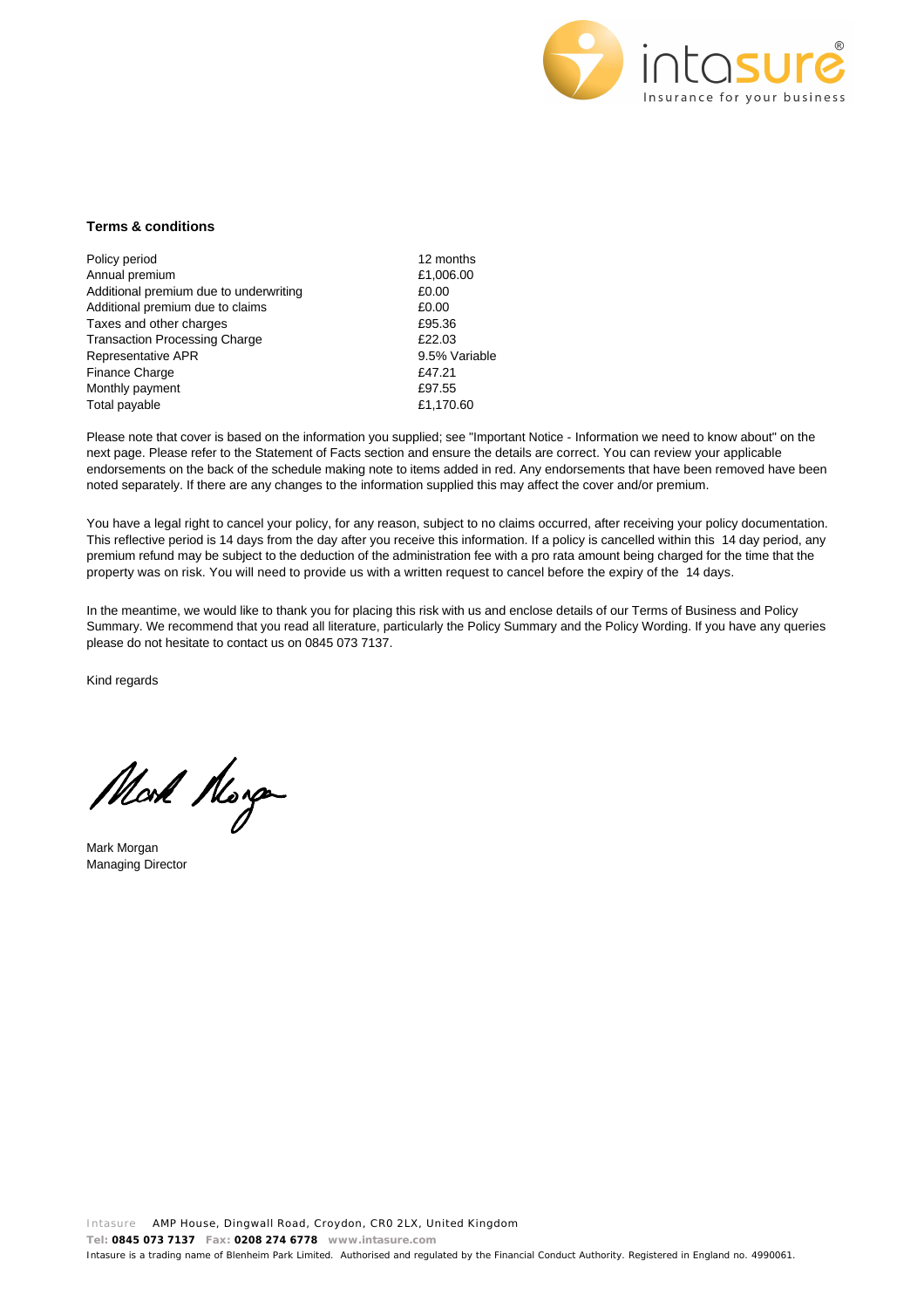

## **Commercial Insurance - Statement of Fact Proposal**

## **Important Notice — Information we need to know about**

This is the information that you provided to us when applying for your policy. You have confirmed you have answered the questions to the best of your knowledge and belief. The information you have provided in this form contains statements upon which Underwriters will rely when deciding whether to accept this insurance and the terms on which it may be offered, including the amount of premium payable.

It is very important that you check that it is complete and accurate. If you are in any doubt at all regarding any of the answers you have given, you should ask us.

You must tell us within 14 days of you becoming aware if any of the information provided by you changes after you purchase your policy and during the period of your policy.

If you do not notify us of any changes to the answers previously provided this may impact your ability to make a claim under the policy or, the claim payment may be reduced or, the claim declined.

The following information has been provided by You and recorded by Intasure:

## **Personal information**

**Name and address of proposer:**  Mr James Hayward Nottingham Hack Space Unit F6 Roden House, Roden Street Nottingham Nottinghamshire NG3 1JH United Kingdom

**Email address**  jhayward1980@gmail.com

## **Property information**

**Risk address:** Unit F6 Roden House, Roden Street Nottingham Nottinghamshire

NG3 1JH United Kingdom

# Property Type: **Not listed**

Construction Type: **Brick**

Age of property: **1990-date**

Flat roof: **None**

Floor construction: **Concrete**

Number of flats: **0**

Roof construction: **Tile**

Are there any other businesses occupying the buildings other than the Proposer(s) business: **No**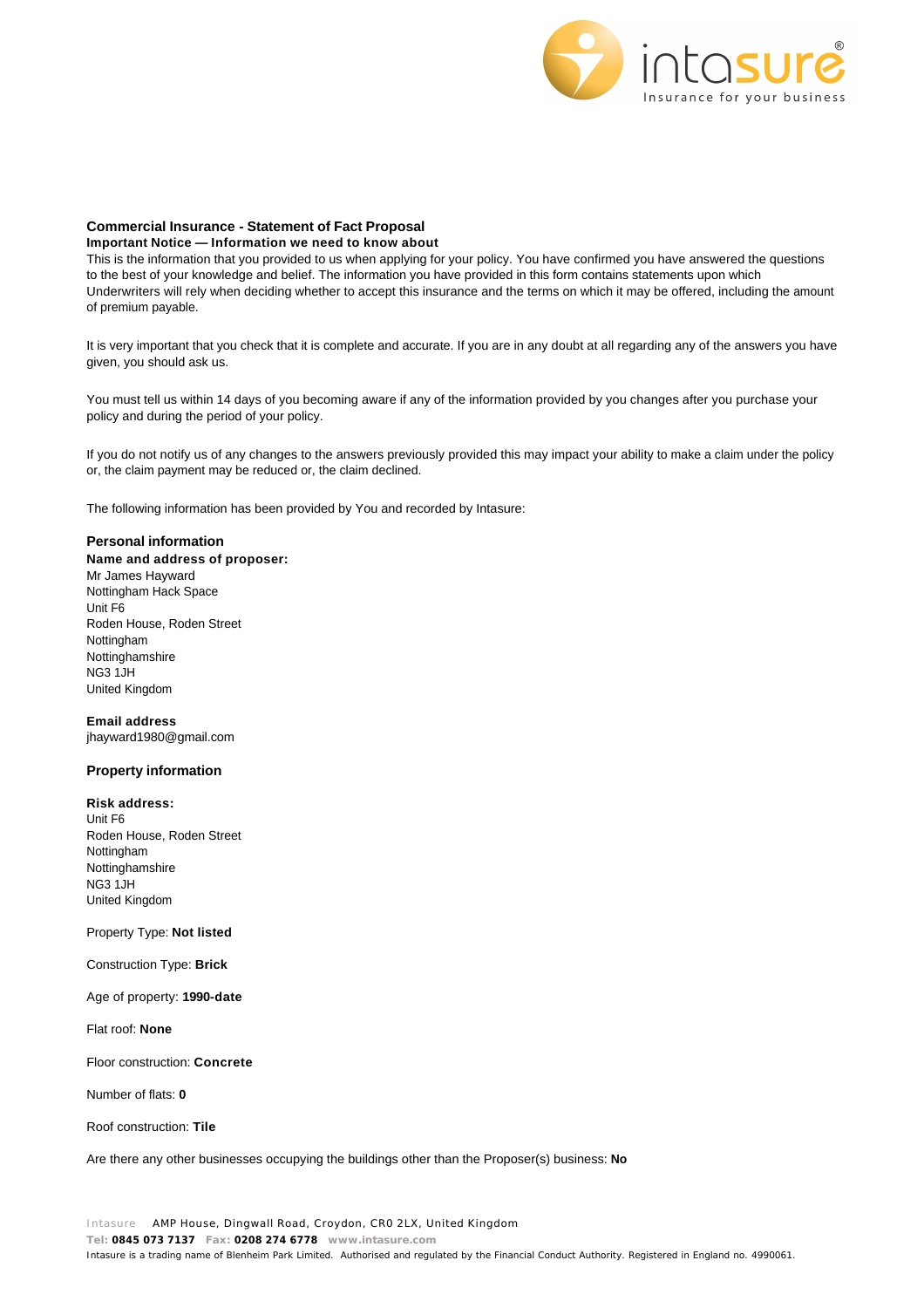

Are there any residential buildings to be insured: **No**

Business Occupancy: **Business Hours**

Does the proposer live on the premises: **No**

Are tenants on assured short hold tenancy agreements: **No**

Major works: **No**

Location: **Residential area**

# **Liability information**

Public Liability: **£2 million**

Products Liability: **£2 million**

Employer's Liability: **Yes** Number of directors: **7** Number manual employees: **5** Total number of employees: **5**

Clerical/non-manual Annual Wage roll: **1**

Annual Turnover: **36050**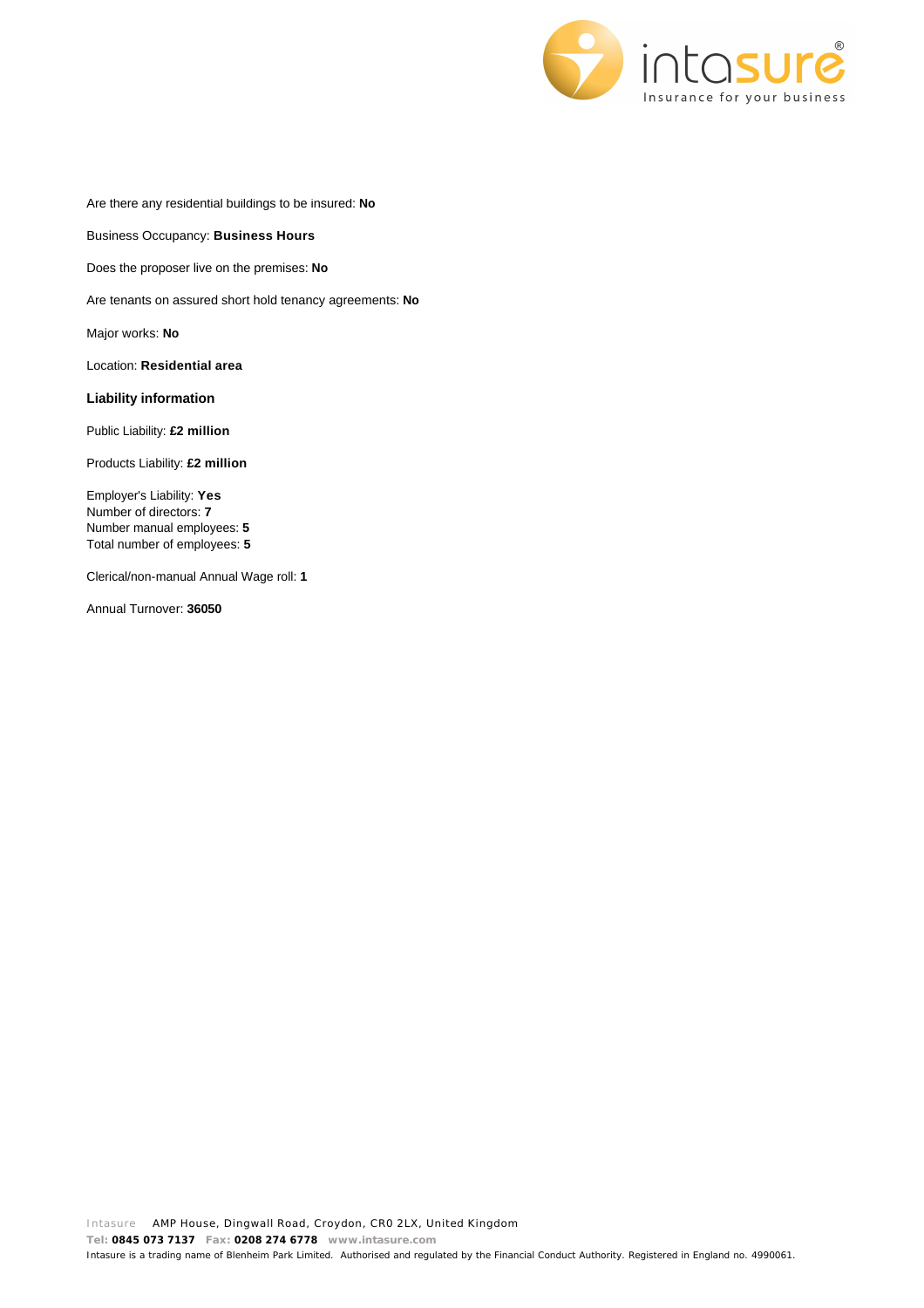

## **Additional information**

- 1. Is the property within 100 metres of any river, stream, canal, lake or sea? **No**
- 2. History of flooding? **No**
- 3. Have there been any claims in the last 5 years (made/declined)? **No**
- 4. Any outstanding or pending claims? **No**

5. Have you ever been prosecuted for the following? The Factories Act **No**; Health & Safety at Work Act **No**; Consumer Protection Act **No**; Other statutory legislation **No**

6. Have you or any persons whom this insurance will apply been made bankrupt or disqualified as company director? **No**

7. Have you or any persons whom this insurance will apply have outstanding CCJs or Sheriff Court Decrees? **No**

8. Have you or any persons whom this insurance will apply been an officer of a company declared insolvent or has receiver/liquidator appointed? **No**

9. Have you or any persons whom this insurance will apply been convicted of any criminal offence other than motoring? **No**

10. Have you or any persons whom this insurance will apply been declined or renewal refused? **No**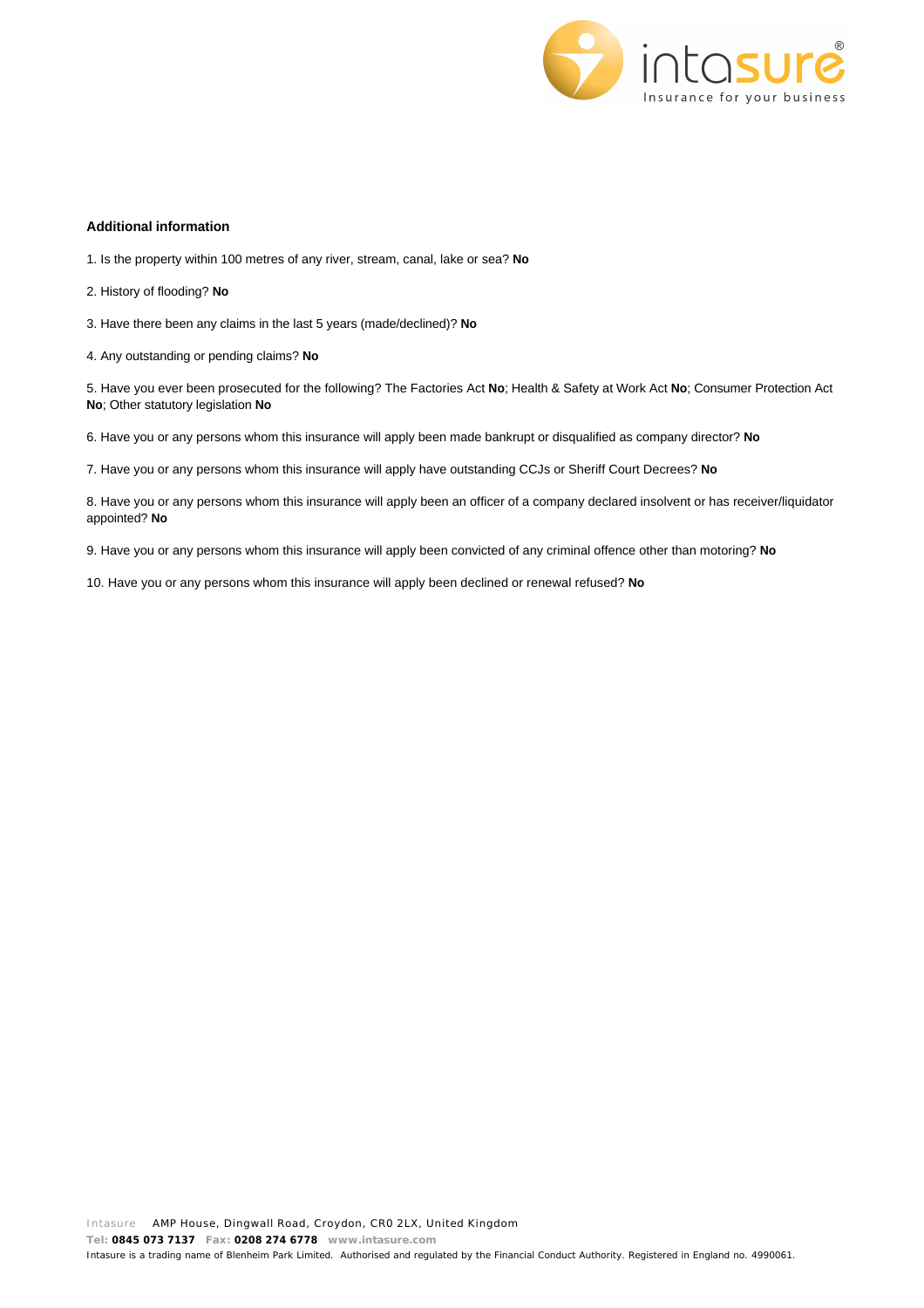

## **Notice**

**Data Protection - Information Uses**

For the purposes of the Data Protection Act 1998, the Data Controller in relation to any personal data you supply is Intasure.

#### **Insurance Administration**

Information you supply may be used for the purposes of insurance administration by the insurer, its associated companies and agents, by reinsurers and your intermediary. It may be disclosed to regulatory bodies for the purposes of monitoring and/or enforcing the insurer's compliance with any regulatory rules/codes. Your information may also be used for offering renewal research and statistical purposes and crime prevention. It may be transferred to any country, including<br>countries outside the European Economic Area for any of these p agents may undertake checks against publicly available information (such as electoral roll, county court judgements, bankruptcy orders or repossessions) information may also be shared with other insurers either directly or via those acting for the insurer (such as loss adjusters or investigators).

With limited exceptions, and on payment of the appropriate fee, you have the right to access and if necessary rectify information held about you.

## **Credit Searches and Accounting**

In assessing your application, the insurer may search files made available to credit reference agencies who may keep a record of that search. The insurer may also pass to credit reference agencies information it holds about you and your payment record, credit reference agencies share information with other organisations, enabling applications for financial products to be assessed or to assist the tracing of debtors or to prevent fraud.

The insurer may ask credit reference agencies to provide a credit scoring computation. Credit scoring uses a number of factors to work out risks involved in any<br>application. A score is given to each factor and a total scor rejection of your application will not depend only on the results of the credit scoring process.

#### **Sensitive Data**

In order to assess the terms of the insurance contract or administer claims which arise, the insurer may need to collect data which the United Kingdom Data Protection Act defines as sensitive (such as medical history or criminal convictions). By proceeding with this application you will signify your consent to such information being processed by the insurer or its agents.

#### **Fraud Prevention**

In order to prevent and detect fraud we may at any time:

- I Share information about you with other organisation and public bodies including the police.<br>Check and/or file your details with fraud prevention agencies and databases, and if you given
- l Check and/or file your details with fraud prevention agencies and databases, and if you give us false inaccurate information and we suspect fraud,
- we will record this. We and other organisations may also search these agencies and databases to:<br>I Help make decisions about the provision and administration of insurance, credit and related services for you and members of
- l Trace debtors or beneficiaries, recover debt, and prevent money laundering, unless you furnish us with satisfactory proof of identity.
- l Undertake credit searches and additional fraud services.

### **Claims History**

- l Under the conditions of your policy you must tell us about any insurance related incidents (such as fire, water damage, theft or an accident) whether
- or not they give rise to a claim. When you tell us about an accident we will pass information relating to it to a database.<br>I We may search these databases when you apply for insurance, in the event of any incident or clai
- history or that of any other person or property likely to be involved in the policy or claim.

You should show these notices to anyone who has an interest in property insured under the policy.

### **Choice of Law**

The law of England will apply to this contract unless:

- You and the insurer agree otherwise; or
- At the date of the contract you are a resident of (or, in the case of a business, the registered office or principal place of business is situated in)<br>Scotland, Northern Ireland, Channel Islands, or the Isle of Man, in whi will apply

## **Finance**

Finance is provided by Premium Credit Ltd, Premium Credit House, 60 East Street, Epsom, Surrey KT17 1HB. Please see their documentation for Terms and Conditions and further details.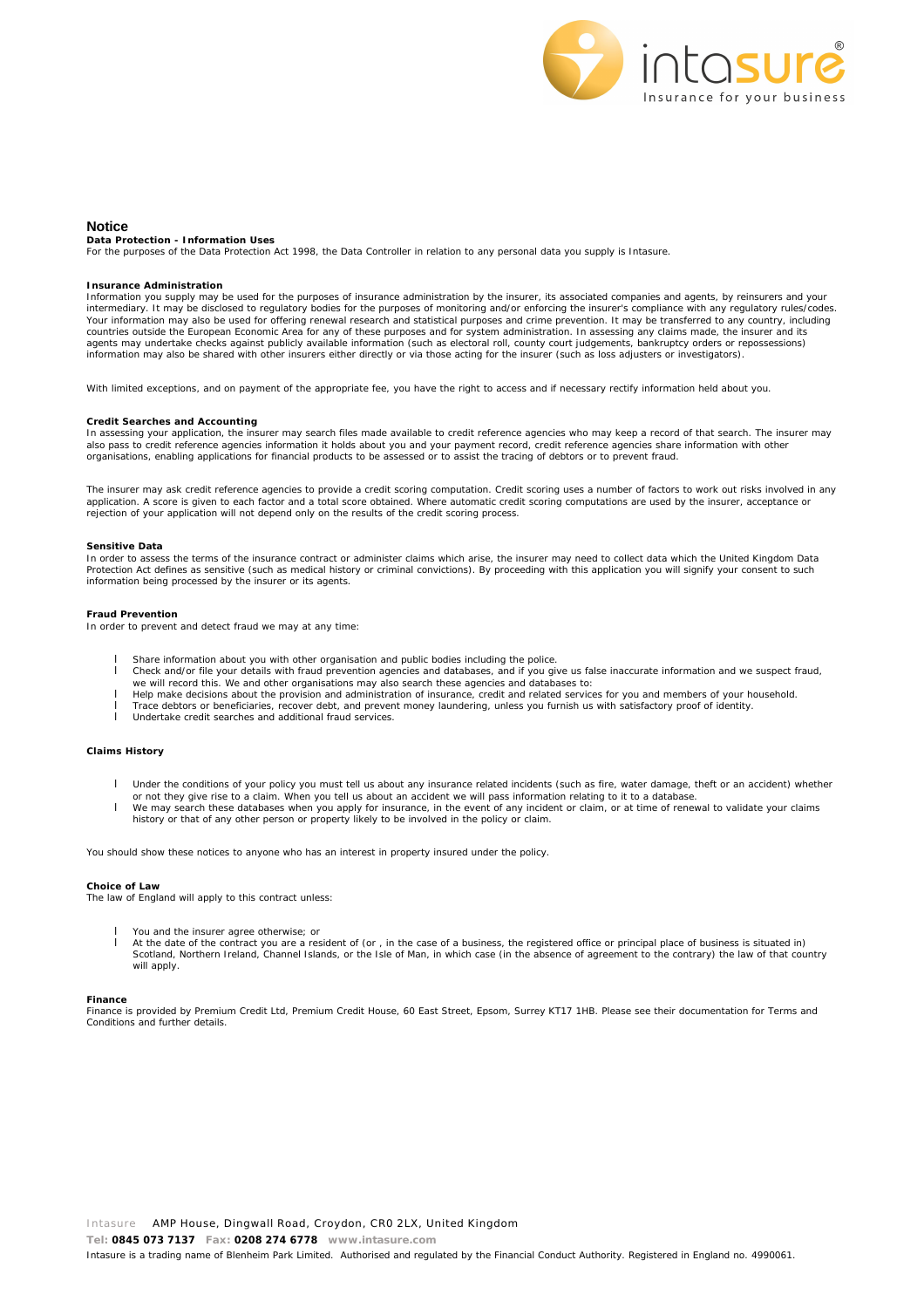

# **Direct Debit Question and Answer Sheet**

Intasure have appointed Premium Credit to arrange and collect monthly direct debits on our behalf. Premium Credit are a large reputable company widely used in the insurance industry.

Under an EU directive and the Consumer Credit Act, Premium Credit are legally obliged to send documents explaining the loan agreement that enables a direct debit to be set up. These documents can be very detailed and difficult to interpret. As a result we have prepared this Q&A fact sheet to answer the most frequent questions raised by our clients as a result of these letters.

**1. Do I have to be a UK Resident to take out my Direct Debit with Premium Credit Ltd/Intasure?**

No, as long as you are a UK Bank Account Holder you can reside abroad.

**2. Do I need to send back my signed Premium Credit Agreement?**

Yes, Premium Credit will write to you inviting you to sign your agreement online through www.mypremiumcredit.com. Premium Credit can supply a paper copy if required. In the meantime, your first payment will be collected after 7-10 working days. We encourage you to sign this as soon as possible to ensure you are protected under the Consumer Credit Act.

**3. Are my details passed to Premium Credit Ltd without my knowledge?** No, we will only pass your details over to Premium Credit on your renewal date if an alternative method of payment has not been made. This is to ensure continuous cover.

# **4. How much credit do you apply for?**

Your credit agreement will refer to a maximum Credit Limit of £1500. However, this does not apply to you as you will only pay your renewal premium with a 4.2% interest or £10 charge per year, whichever is greater.

**5. Does a Premium Credit Direct Debit with Intasure affect my credit rating?** In the vast majority of cases this will not affect your credit rating. However, Premium Credit

will make internal database checks and a risk assessment may be carried out under certain circumstances.

## **6. What if I do not want to accept my renewal with Premium Credit?**

Simply give us a call on +44 (0)845 074 3347 to pay your renewal premium by bank transfer, or by using a Credit or Debit card without a charge. Alternatively, return the enclosed payment options sheet along with your payment using the pre-paid envelope provided.

## **7. Will my policy auto-renew?**

Yes, if we do not hear from you, to ensure continuous cover, we will set up your Premium Credit agreement on your renewal date.

If you require any more detail please call our **Accounts Department on +44 (0)208 274 6738**